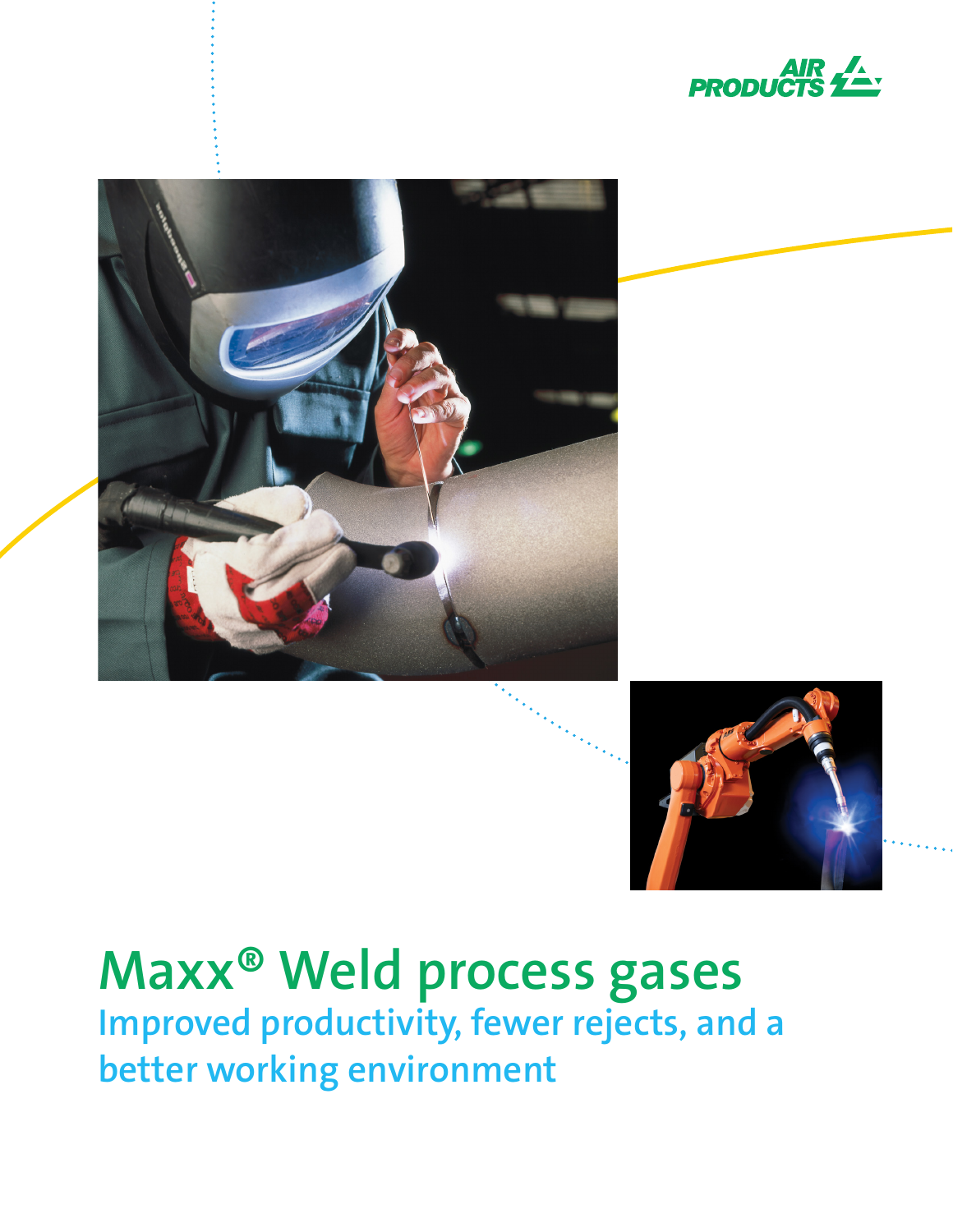# **Ferromaxx® – for faster, cleaner welding of carbon steel**

Purpose-designed for MIG welding carbon, carbon manganese and low alloy steels, the Ferromaxx® gases give superb weld quality and excellent penetration together with minimal spatter and low fume levels.

#### **Improved productivity**

Ferromaxx® Plus gas increases manual weld speeds by up to 19% compared with conventional shielding gas mixtures.

#### **Fewer rejects**

Ferromaxx® gases are easy to use and tolerant to variations in weld parameter settings. This improves weld quality and means fewer rejects.

#### **A better working environment**

Because ozone is a health hazard which cannot always be removed by fume extraction equipment, Air Products has concentrated on developing gases that give low ozone exposure levels. The result – a gas that provides a better working environment as well as improved productivity and fewer rejects. **Average weld speed for manual MIG welding of 12mm thick carbon steel plate**



**Average ozone exposure for manual MIG welding of carbon steel plate using spray transfer**



\*OSHA short term exposure Limit (15 min.) is 0.3 ppm.



## **Ferromaxx® Plus\* the best gas for carbon steel**

- Improves weld quality and reduces rejects, excellent penetration characteristics and
- tolerant to variations in weld parameter settings • Higher productivity, up to 19% increase in
- manual weld speeds when compared with conventional mixtures and reduced cleanup times due to minimal spatter and a smooth, flat weld finish
- Suitable for all material thickness, andall consumable types (solid, metal and flux cored wires)
- Protects the work environment, minimal ozone generation

**Ferromaxx® Plus MIG** 

**Ferromaxx® 15 MIG butt weld in 12mm thick AISI 1045 steel**

## **Ferromaxx® 15 the reliable all around gas**

- Improves weld quality and reduces rejects, excellent penetration characteristics, tolerant to variations in weld parameter settings
- Suitable for all material thickness
- Protects the work environment, minimal ozone generation



**Ferromaxx® 7 MIG fillet weld in 3mm thick AISI 1045 steel**

## **Ferromaxx® 7 the thin steel specialist**

- Improves weld quality and reduces rejects, excellent weld pool control, particularly at low voltages on thin sheet materials (up to 10mm thick) and for positional welding
- Cuts post weld cleaning times, ultra low spatter levels and excellent pulsed arc characteristics

\* EU Patent 958098; Canada 2269113; Japan 4037914; United States 6274838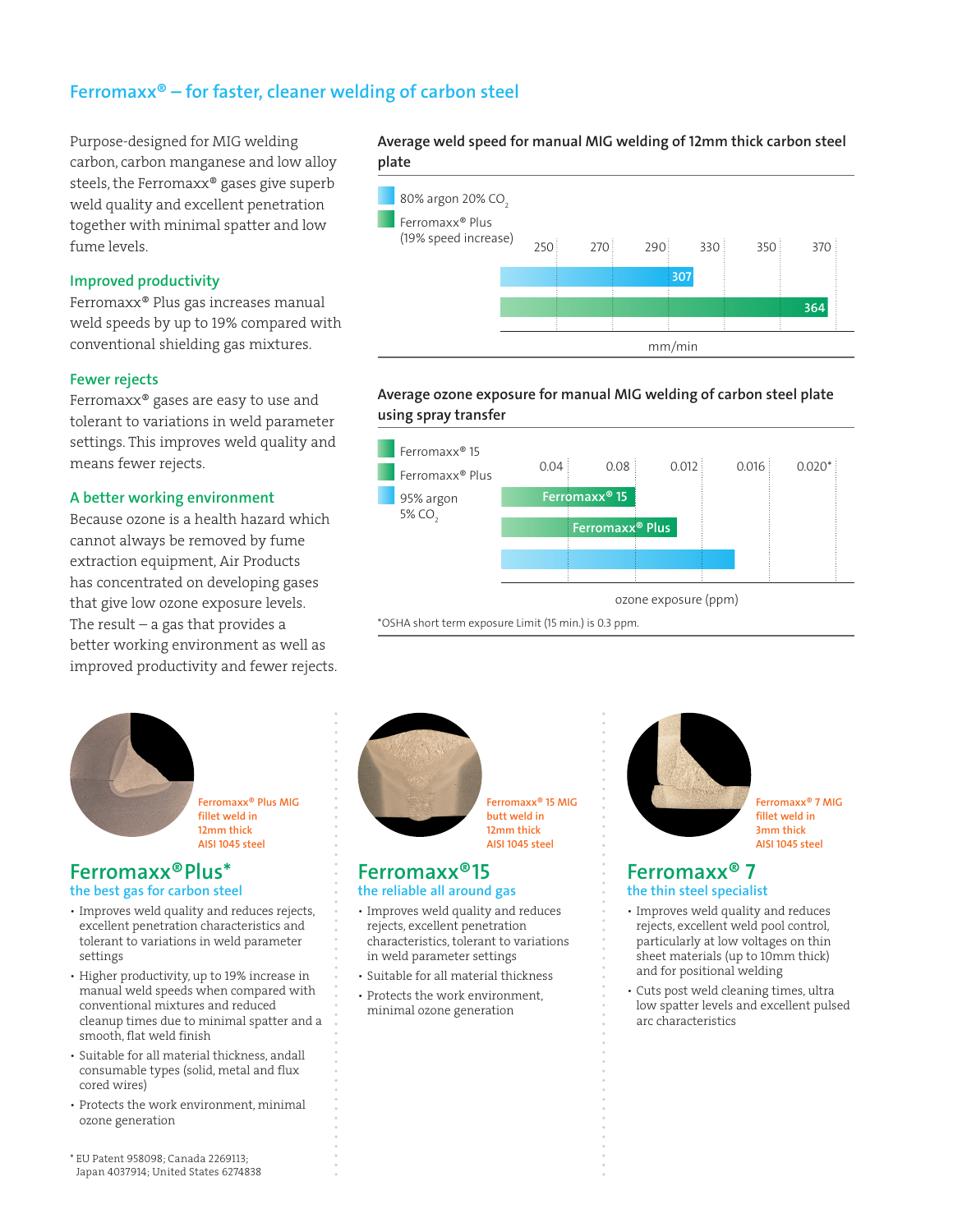# **Inomaxx® – maximum performance for welding stainless steel**

The Inomaxx® range of gases has been developed to give high quality welds in stainless steel which have excellent surface finish and superb corrosion resistance.

#### **Improved productivity**

Increased productivity through higher weld speed is available from Inomaxx® Plus and Inomaxx® TIG gas mixtures.

#### **Fewer rejects**

Inomaxx® gases are easy to use and tolerant to variations in weld parameter settings. This improves weld quality and means fewer rejects.

#### **A better working environment**

Because ozone is a health hazard which cannot always be removed by fume extraction equipment, Air Products has concentrated on developing gases that give low ozone exposure levels. The result – a gas that provides a better working environment as well as improved productivity and fewer rejects.



**Inomaxx® Plus MIG fillet weld in 6mm thick AISI 316L stainless steel**

## **Inomaxx® Plus the best gas for stainless**

- Improves weld quality and reduces rejects, excellent penetration characteristics, tolerant to variations in weld parameter settings
- More productive, up to 17% increase in manual weld speeds when compared with conventional mixtures. Also, reduces cleanup times due to minimal spatter and a smooth weld finish
- Suitable for all material thickness and modes of metal transfer
- Protects the work environment, minimal ozone generation



#### **Inomaxx®2 MIG fillet weld in 3mm thick AISI 316L stainless steel**

## **Inomaxx® 2 the all around gas for stainless**

- Excellent weld quality with low spatter levels and bright weld finish
- Highly suited to pulsed arc transfer, offering superior mechanical properties
- Suitable for all material thickness and modes of metal transfer





#### **Average ozone exposure for manual TIG welding of stainless steel plate**





ozone exposure (ppm)

**Inomaxx® TIG butt weld in 3mm thick AISI 316L stainless steel**

## **Inomaxx® TIG the best gas for TIG welding austenitic**

**stainless** • Improves weld quality and reduces

- rejects through excellent penetration characteristics and brilliant, smooth, flat weld finish
- Higher productivity (up to 30% increase in manual weld speeds when compared with argon)
- Protects the work environment, minimal ozone generation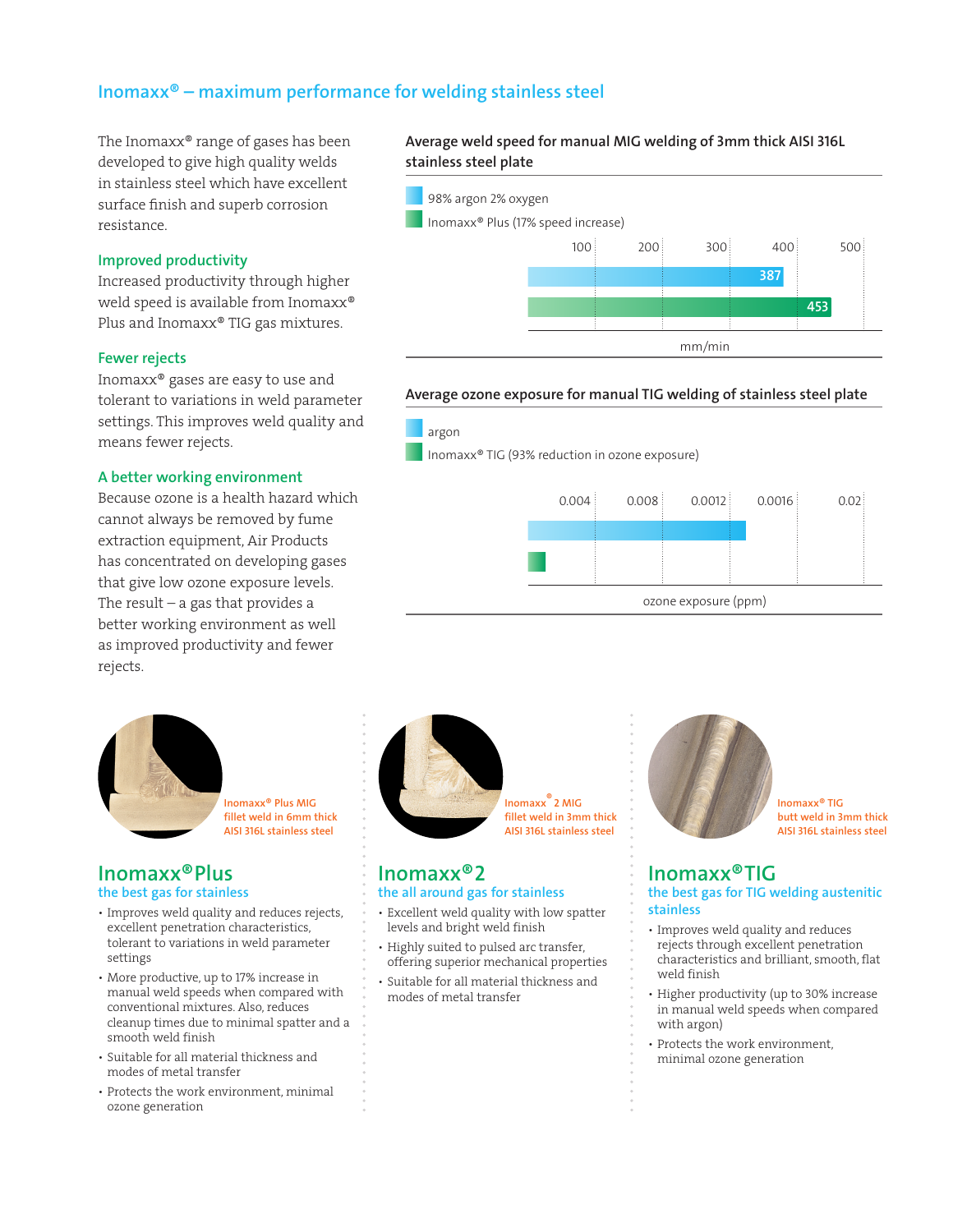# **Alumaxx® – one gas that does it all for aluminum**

Alumaxx® Plus shielding gas has been specifically designed as the only gas that you need for the high quality welding of aluminum and its alloys.

If you aim for the most exacting standards, you'll need a dedicated gas like Alumaxx® Plus. A multi-purpose shielding gas, it is specially designed for MIG and TIG welding aluminum and its alloys across all material thickness.

Alumaxx® Plus shielding gas gives superb weldability, combined with high welding speeds, up to 35% faster than possible with argon, as well as promoting safety through low ozone generation.

#### **Just look at the advantages:**

When you aim for the highest standards the elimination of weld metal porosity can be a problem. Alumaxx® Plus gas with its controlled helium addition is all that you need to give you the edge.

#### **Improved productivity**

Alumaxx® Plus shielding gas gives you an increase in manual weld speeds of up to 24% in MIG welding and up to 35% in TIG welding when compared with argon.

#### **Fewer rejects**

Alumaxx® Plus shielding gas is easy to use, gives ultra low porosity levels and excellent fusion characteristics. This improves weld quality and means fewer rejects.

#### **A better working environment**

Because ozone is a health hazard which cannot always be removed by fume extraction equipment, Air Products has concentrated on developing gases that give low ozone exposure levels. The result  $-$  a gas that provides a better working environment as well as improved productivity and fewer rejects. **Average weld speed for manual MIG and TIG welding of 10mm thick aluminum alloy plate**



## **Average ozone exposure for manual MIG welding aluminum 5% magnesium alloy plate (spray transfer)**



\*OSHA short term exposure limit (15 min.) is 0.3 ppm.



**MIG fillet weld in 10mm thick 4140 aluminum alloy using Alumaxx® Plus**

**TIG butt weld in 10mm thick 4140 aluminum alloy using Alumaxx® Plus**

# **Alumaxx® Plus**

#### **the best and only gas you need for aluminum**

- Improves weld quality and reduces rejects through excellent penetration, low porosity levels, and a flat weld finish. Also, superb arc starting for TIG welding
- Higher productivity increase of up to 24% in MIG welding and up to 35% in TIG welding when compared with argon
- Multi-purpose shielding gas (MIG and TIG, all material thickness and modes of metal transfer)
- Protects the work environment, minimal ozone generation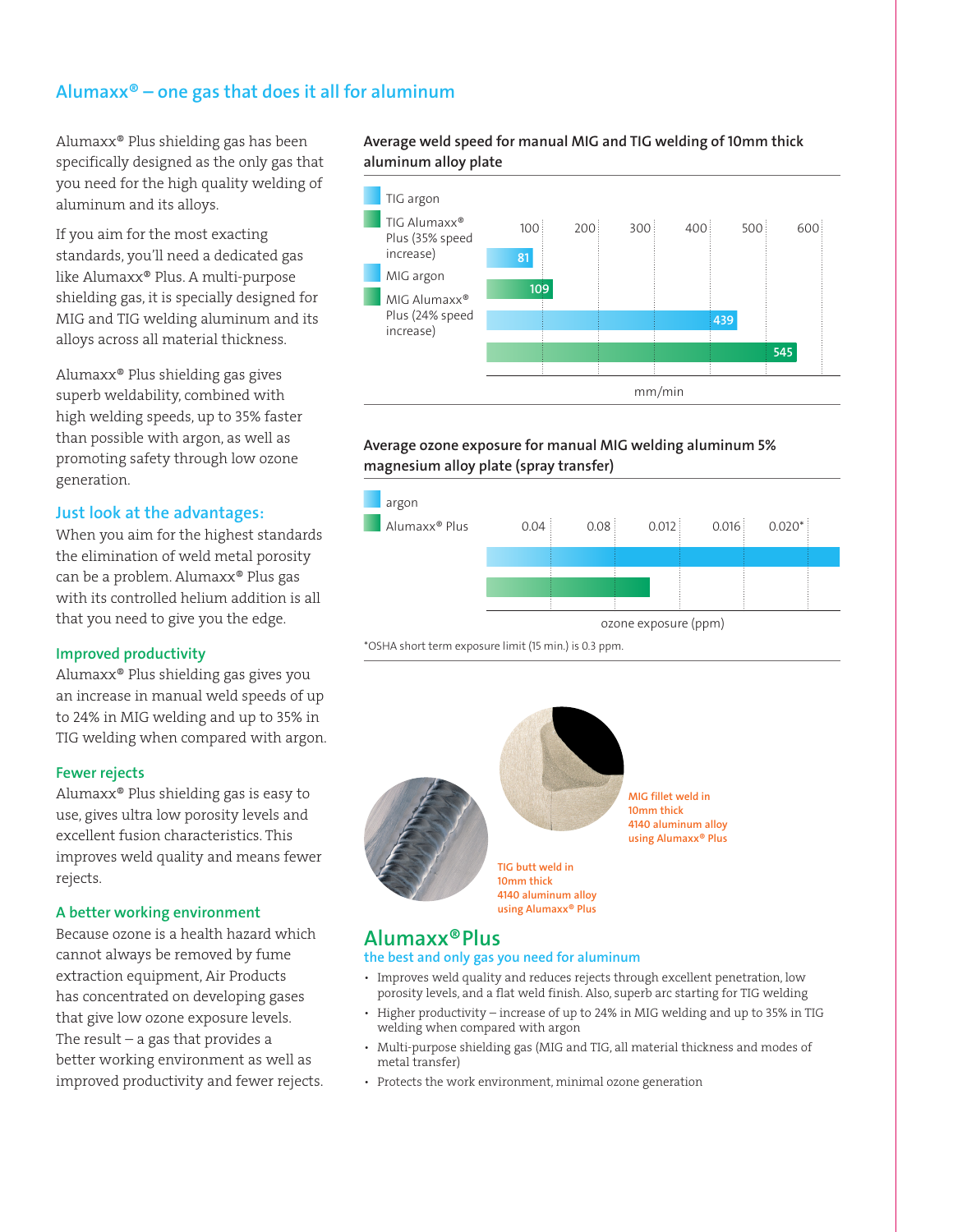# **Maximize your productivity with Air Products' range of shielding gases.**

Whatever you're welding, Air Products' innovative shielding gas range will give you superior results. Formulated to boost output through a unique combination of weldability, weld quality and higher welding speeds, you'll achieve more with fewer rejects.

#### **Productivity without compromise**

This range of gases is also designed to protect people at work, by generating the lowest levels of ozone and fume.

## **Ask the customer**

Extensively tested by Air Products' own specialists, by its customers and by independent accredited laboratories, including TWI (formerly The Welding Institute, UK), this range has proven performance.

| <b>Material</b>            | Shielding gas                                                                 | Application                                                                                                                                                                                  |
|----------------------------|-------------------------------------------------------------------------------|----------------------------------------------------------------------------------------------------------------------------------------------------------------------------------------------|
| Carbon and<br>alloy steels | Ferromaxx <sup>®</sup> Plus<br>the best gas for steel                         | MIG welding, all material thickness. Dip, pulsed and spray<br>transfer. All welding positions. Solid, metal and flux cored<br>wires. Coated steels. Manual, robotic or automated<br>welding. |
|                            | Ferromaxx <sup>®</sup> 7<br>the thin steel specialist                         | MIG welding, up to 10mm material thickness. Dip, pulsed<br>and spray transfer. All welding positions. Solid wires.                                                                           |
|                            | Ferromaxx <sup>®</sup> 15<br>the reliable all around gas                      | MIG welding, all material thickness. Dip, pulsed and spray<br>transfer. All welding positions. Solid, metal and flux cored<br>wires.                                                         |
| Stainless steels           | Inomaxx <sup>®</sup> Plus<br>the best gas for stainless                       | MIG welding, all materials thickness. Dip, pulsed and<br>spray transfer. All welding positions. Solid and metal cored<br>wires. Manual, robotic or automated welding.                        |
|                            | Inomax $x^{\circledcirc}$ 2<br>the all around gas for stainless               | MIG welding, all materials thickness. Dip, pulsed and<br>spray transfer. All welding positions. Solid wires.                                                                                 |
|                            | Inomaxx <sup>®</sup> TIG<br>the best gas for TIG welding austenitic stainless | TIG welding, all materials thickness. Manual, robotic,<br>automated or orbital.                                                                                                              |
| Aluminum<br>and alloys     | Alumaxx <sup>®</sup> Plus<br>the best and only gas you need for aluminum      | MIG and TIG welding, all material thickness. Pulsed and<br>spray transfer. Manual, robotic or automated welding.                                                                             |